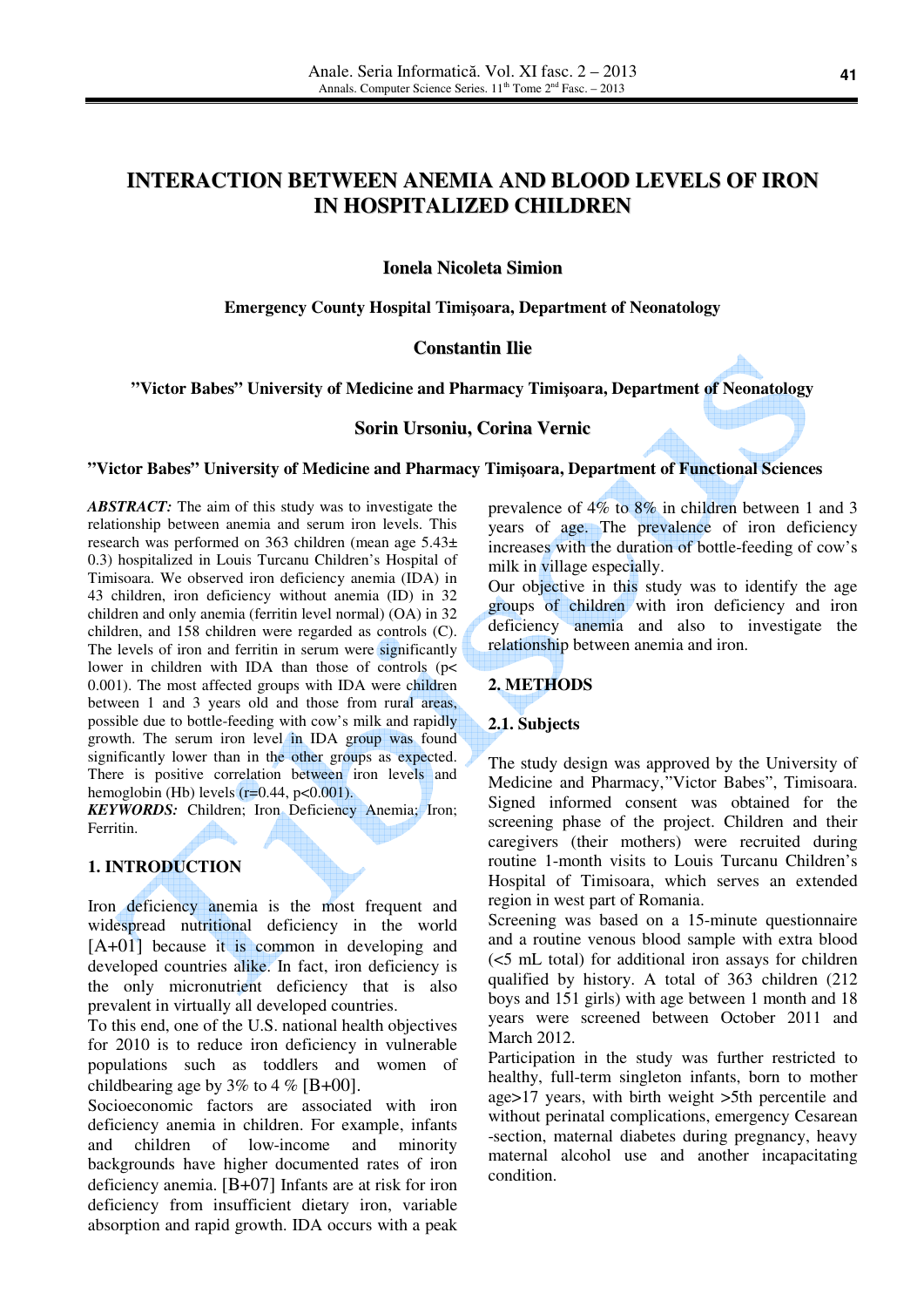### **2.2. Iron Status Assessment**

Initial venous blood tests included a complete blood count. Hemoglobin (Hb) and the red blood cell index Mean Corpuscular Volume (MCV) of whole blood samples were measured with an automatic cell counter (Coulter SKTS, Beckman Coulter, USA). Remaining blood was separated for determination of serum iron and ferritin. Serum ferritin levels were determined by chemiluminiscence method by an immunanalyser (Immulite One, Bio DPC, CA, USA).

We used cutoffs from NHANES II [LGJ95], NHANES ІІІ, and Centers for Disease Control and Prevention publications, to determine which children qualified for the study hematologically.

For these children enrolled in study, the following variables were collected: age, gender, MCV, Hb, serum ferritin and serum iron levels.

IDA was defined as serum ferritin level of<12 µg/L, MCV of  $\lt$  73 fL and hemoglobin level of  $\lt$ 110 g/L. Infants with MCV  $\langle 73 \text{ fl} \rangle$  and Hb $\langle 110 \text{ g/L} \rangle$  along with those who were clearly NA  $(Hb \ge 115 g/L)$  with normal MCV received questionnaire papers. For final iron status classification, ID was defined as 2 or more abnormal iron measurements, with serum iron<6 umol/L and ferritin <12 µg/L as additional abnormalities. IS was defined as Hb≥115 g/L and one or more abnormal iron measurements.

At least some of these additional iron measurements were available for 228 children (64%), of whom 205 met criteria for final classification (43 IDA, 32 ID, and 130 IS). The number of healthy children was 158 in our study. In this situation, we divided our subjects into four groups as iron deficiency anemia (IDA), iron deficiency without anemia (ID), only anemia (ferritin normal, low Hb) (OA) and healthy children (Control) (C). Missing data were due to insufficient blood or technical problems.

#### **2.3. Data Analysis**

Statistical analysis was performed with Stata version 9.2 (Statacorp, Texas, USA). Means, standard deviations and proportions are presented. Student's ttest and Anova were used to compare mean values between groups as appropriate. Pearson's correlation coefficient was calculated to assess the relationship between iron levels and Hb levels. A P-value <0.05 was considered statiscally significant.

### **3. RESULTS**

In our study, children's Hemoglobin levels ranged from 3.2 to 15.3 g/dL with a mean level of 10.01 ±2.65 g/dL (median 10.65 g/dl, mode 11 g/dL). MCV levels ranged from 44 fL to 101.4 fL with a mean level of 70.79±13.55 fL (median 74 fL, mode 79 fL). Iron serum levels, measured at 228 children, ranged from 0.6 to 32.5 umol/L with a mean level of 8.44±6.19 umol/L (median 5.9 umol/L, mode 4 umol/L).

There was no statistically significant difference between boys and girls, either in the Hb levels (boys 9.91±2.66 g/dL vs girls 10.15±2.64 g/dL; t test, p=0.153) or in background characteristics were found. There are no statistically significant difference also between boys and girls with IDA either in the Hb levels (boys  $7.25\pm2.17$  vs girls  $6.44\pm1.68$ ; t test, p $>0.05$ ), in MCV values (boys  $53.7\pm 9.91$  vs girls 56.7 $\pm$ 9.15; t test, p=0.42) or in Ferritin levels (boys 5.24 $\pm$  2.63 vs girls 6  $\pm$  2.72; t test, p=0.37), but in the iron values there are difference significant statistically between boys  $(3.91\pm2.45)$  and girls  $(5.51\pm4.21)$ , p=0.03. (Figure 1)



**Fig. 1. Distribution of iron at boys and girls for IDA group** 

We compared Hb, MCV, Iron and Ferritin values of children among all groups (ANOVA) and these values differed significantly among groups,  $p<0.001$ (Table 1). When the parameters of IDA, ID and OA were compared to controls, we observed a decline in the Hb, MCV, iron and ferritin levels of IDA group compared to controls (p=0.0008).

| Table 1. Comparison of haematological parameters |
|--------------------------------------------------|
| among groups (Mean±Standard Deviation)           |

|                 | <b>IDA</b>  | ID          | OΑ          | <b>CONTROL</b> |  |
|-----------------|-------------|-------------|-------------|----------------|--|
|                 | $(n=43)$    | $(n=32)$    | $(n=32)$    | $(n=158)$      |  |
| HR              | $6.93 \pm$  | $7.35 \pm$  | $8.58 \pm$  | $12.35 \pm$    |  |
|                 | 2.01        | 2.20        | 1.94        | 1.02           |  |
| <b>MCV</b>      | $54.94 \pm$ | $55.12 \pm$ | $69.78 \pm$ | $78.75 \pm$    |  |
|                 | 9.56        | 8.77        | 13.79       | 7.91           |  |
| <b>IRON</b>     | $3.72 \pm$  | $4.62 \pm$  | $10.26 \pm$ | $10.92 \pm$    |  |
|                 | 1.80        | 3.38        | 6.44        | 6.36           |  |
| <b>FERRITIN</b> | $5.51 \pm$  | $5.54 \pm$  | $73.29 \pm$ | $39.10 \pm$    |  |
|                 | 2.74        | 2.66        | 97.61       | 84.42          |  |

We found statistically significant differences only in Hb and ferritin levels between control and OA group. No significant difference was seen in the levels of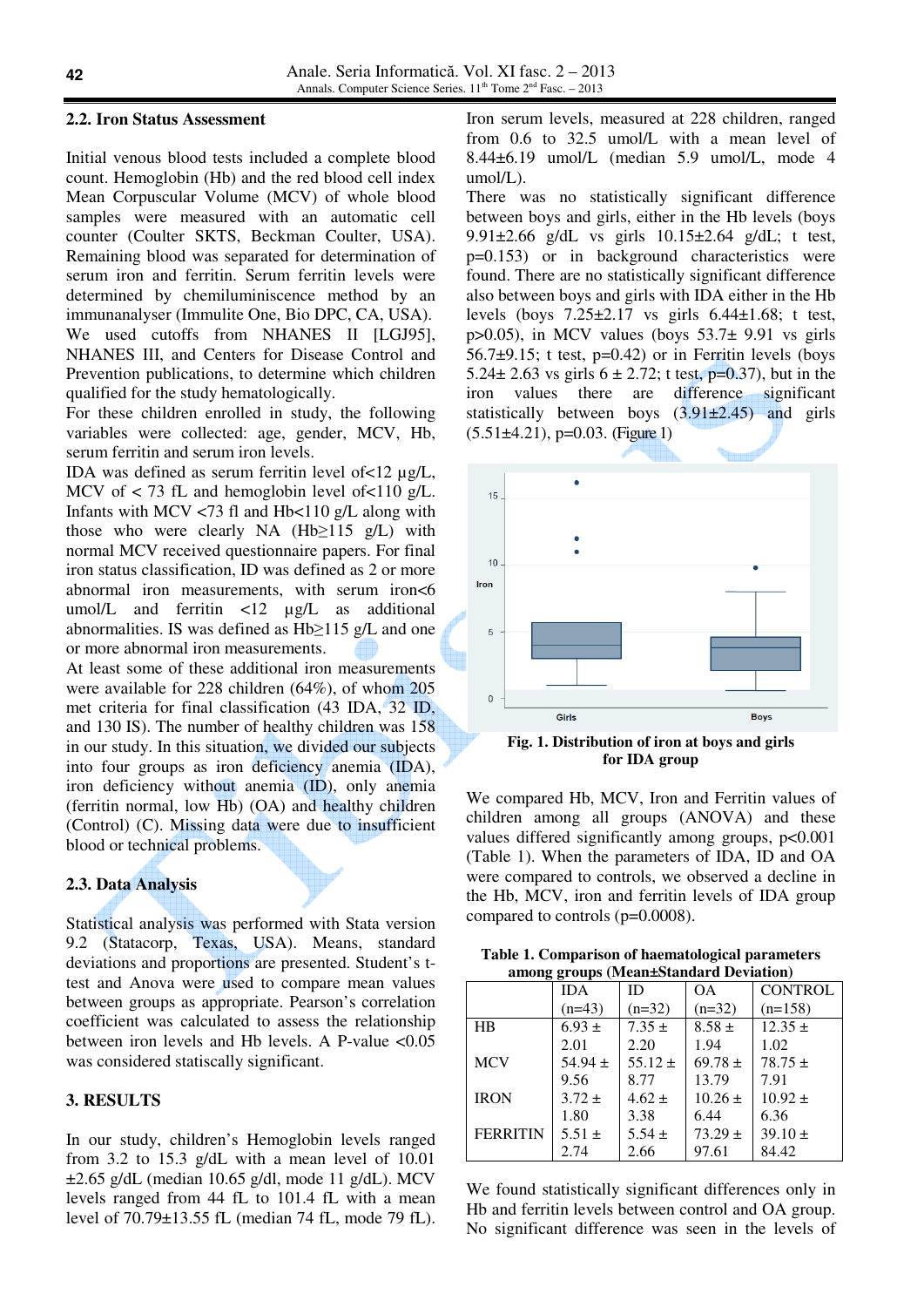MCV and iron serum between control and OA group. The levels of Hb, MCV, iron and ferritin in ID were found to be low compared to control  $p<0.001$ , p<0.001, p<0.001, p<0.01 (Figure 2).



**Fig. 2. Iron level at IDA group and non-IDA group** 

When we compared hematological parameters at different groups of age for children with IDA, we observed than the most affected group is from 1 to 3 year aged (Table 2).

There are significant differences between MCV in each group of age ( $p<0.05$ ).

We compared Hb and iron level in children from rural and urban areas and we observed declined values in children from rural areas (rural Hb  $=6.50\pm1.73$  vs urban Hb  $=7.58\pm2.28$  and rural Iron  $=4.22\pm3.91$  vs urban Iron  $=5.01\pm2.83$ ) (Figure 3) but the difference is not statistically significant (p>0.05).



**Fig. 3. Iron level at rural vs urban children for IDA group**

|                 | $\leq 1$ year    | $1-3$ years      | 4-6 years       | 7-9 years | $10-12$ years  | $13-15$ years   | $16-18$ years   |
|-----------------|------------------|------------------|-----------------|-----------|----------------|-----------------|-----------------|
|                 |                  |                  |                 |           |                |                 |                 |
| $H\text{B}$     | $7.42 \pm 2.36$  | $6.43 \pm 1.7$   | $8.33 \pm 1.42$ | 4.4       | $4\pm 0.56$    | $8.15 \pm 1.9$  | $7.83 \pm 1.56$ |
| $P=0.07$        | $N=11$           | $N=18$           | $N=3$           | $N=1$     | $N=2$          | $N=2$           | $N=6$           |
|                 |                  |                  |                 |           |                |                 |                 |
| <b>MCV</b>      | $53.2 \pm 10.69$ | $50.65 \pm 6.84$ | $61 \pm 11.35$  | 45.6      | 72             | 51              | $63.32\pm4.97$  |
|                 |                  |                  |                 |           |                |                 |                 |
| $P=0.03$        | $N=7$            | $N = 12$         | $N=3$           | $N=1$     | $N=1$          | $N=1$           | $N=5$           |
|                 |                  |                  |                 |           |                |                 |                 |
| <b>IRON</b>     | $4.07 \pm 3.16$  | $4.73 \pm 3.98$  | $4.96 \pm 2.68$ | 4.5       | $\blacksquare$ | $3.05 \pm 1.34$ | $5.6 \pm 3.76$  |
|                 |                  |                  |                 |           |                |                 |                 |
| $P=0.76$        | $N=8$            | $N = 15$         | $N=3$           | $N=1$     | $N=0$          | $N=2$           | $N=5$           |
| <b>FERRITIN</b> | $6 + 2.92$       | $4.72 \pm 2.35$  | $4.83 \pm 2.75$ | 3         | 7.5            | $8.5 \pm 2.12$  | $6.41 \pm 3.1$  |
|                 |                  |                  |                 |           |                |                 |                 |
| $P=0.29$        | $N=10$           | $N=18$           | $N=3$           | $N=1$     | $N=2$          | $N=2$           | $N=6$           |
|                 |                  |                  |                 |           |                |                 |                 |
|                 |                  |                  |                 |           |                |                 |                 |

**Table 2. The comparison of hematological parameters among groups of age (mean±standard error)** 

# **4. DISCUSSION AND CONCLUSIONS**

In this research, the serum iron level in IDA group was found significantly lower than in other groups as it would be expected. We found a positive correlation between iron levels and Hb levels  $(r=0.44, p<0.001)$ . The most affected groups were children between 1 and 3 years old and those from rural areas, possible due to bottle-feeding of cow's milk.

Iron deficiency is a worldwide health problem, especially for infants, rapidly growing adolescents, pregnant women and aged women. Iron deficiency is associated with lower cognitive test scores in infants, impaired scholastic performance, shortened attention span, reduced muscle function and physical activity, and impaired mental acuity in older children and adults [Lee99].

Iron plays an essential role in many biological processes and it is important to maintain iron concentration within its narrow normal range [And99, Gla07, S+11].